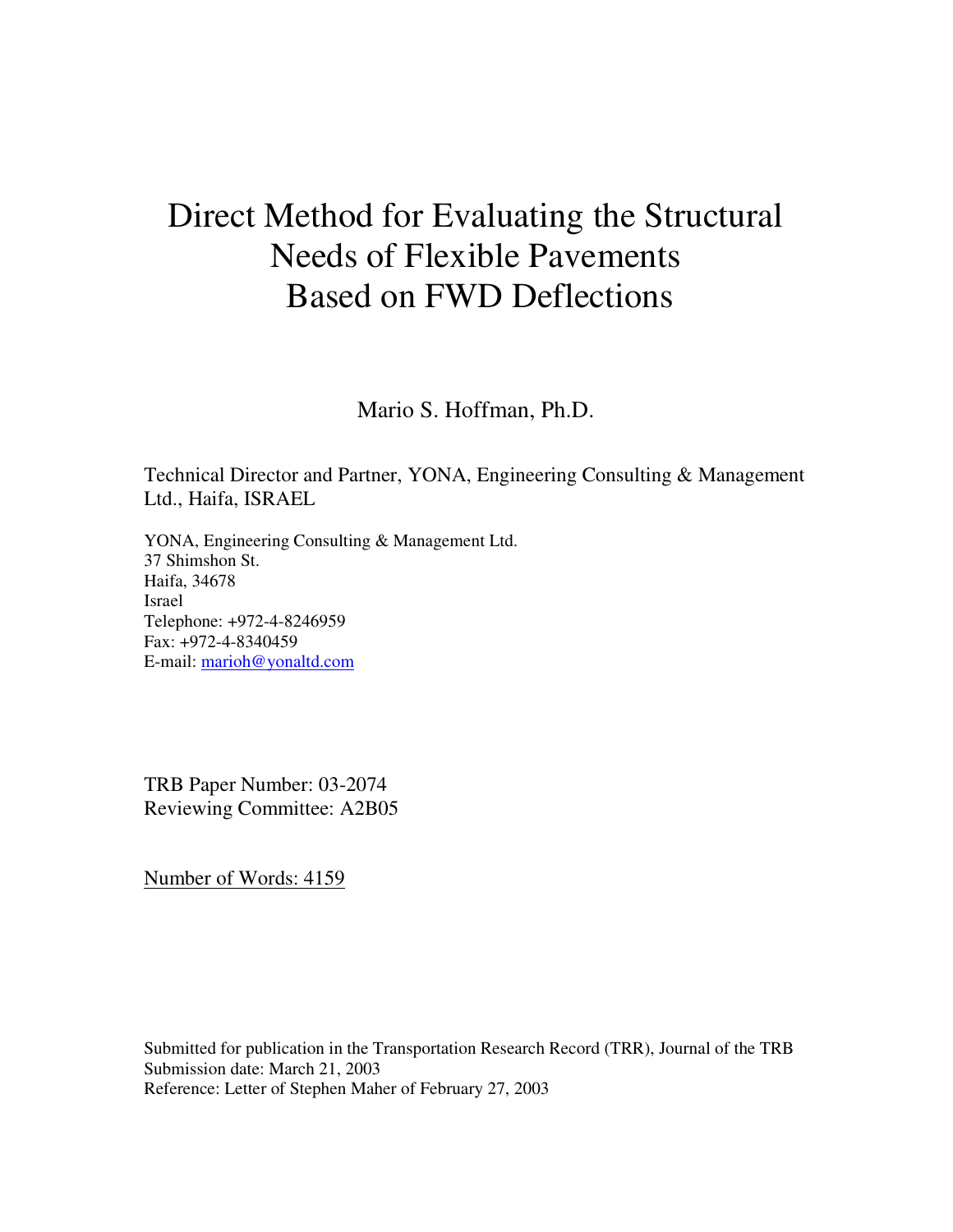# Direct Method for Evaluating the Structural Needs of Flexible Pavements Based on FWD Deflections

#### **Abstract**

A direct and simple method (YONAPAVE) for evaluating the structural needs of flexible pavements is presented. It is based on the interpretation of measured FWD deflection basins using mechanistic and practical approaches. YONAPAVE estimates the effective Structural Number (SN) and the equivalent subgrade modulus independently of the pavement or layer thicknesses. Thus, there is no need to perform boreholes which are expensive, time consuming and disruptive to traffic. Knowledge of the effective SN and the subgrade modulus, together with an estimate of the traffic demand, allows for the determination of the overlay required to accommodate future needs. YONAPAVE simple equations can be solved using a pocket calculator, making it suitable for rapid estimates in the field. The simplicity of the method, and its independency of major computer programs, makes YONAPAVE suitable for estimating the structural needs of a road network using FWD data collected on a routine or periodic basis along the network roads. With increasing experience and confidence, YONAPAVE can be used as the basis for NDT structural evaluation and overlay design at the project level.

#### **Introduction**

The 1993 AASHTO Guide for Design of Pavement Structures (1) presents three methods for determining the effective structural number  $(SN_{\text{eff}})$  of a conventional AC pavement. One of the methods, called the NDT method, is based on Nondestructive Testing (deflections) measurement and interpretation. This method assumes that the structural capacity of the pavement is a function of its total thickness and overall stiffness. The relationship between SNeff , thickness and stiffness in the AASHTO Guide is:

$$
SN_{\text{eff}} = 0.0045 h_p \sqrt[3]{E_p} \dots [1]
$$

Where:

 $h_p$  = total thickness of all pavement layers above the subgrade, inches

 $E_p$  = effective modulus of pavement layers above the subgrade, psi

The AASHTO guide recommends back-calculating  $E_p$  from deflection data using the twolayer linear elastic model (also known as the Burmister model).

The search of solutions to the problem of determining the effective Structural Number based on the interpretation of FWD deflections is not new  $(2, 3, 4)$ . Most methods rely on the intrinsic relationship between measured deflection parameters, and layer coefficients or moduli and thickness of the pavement-subgrade system.

The idea of relating load-deformation responses (FWD deflection basins) to structural parameters (the Structural Number) is appealing as it conveys a fundamental relationship of classical mechanics. The choice of combining mechanistic postulates with AASHTO's Structural Number is somewhat controversial because of the empirical nature of SN (5). Empiricism, however, seems to be an integral part of pavement mechanics since the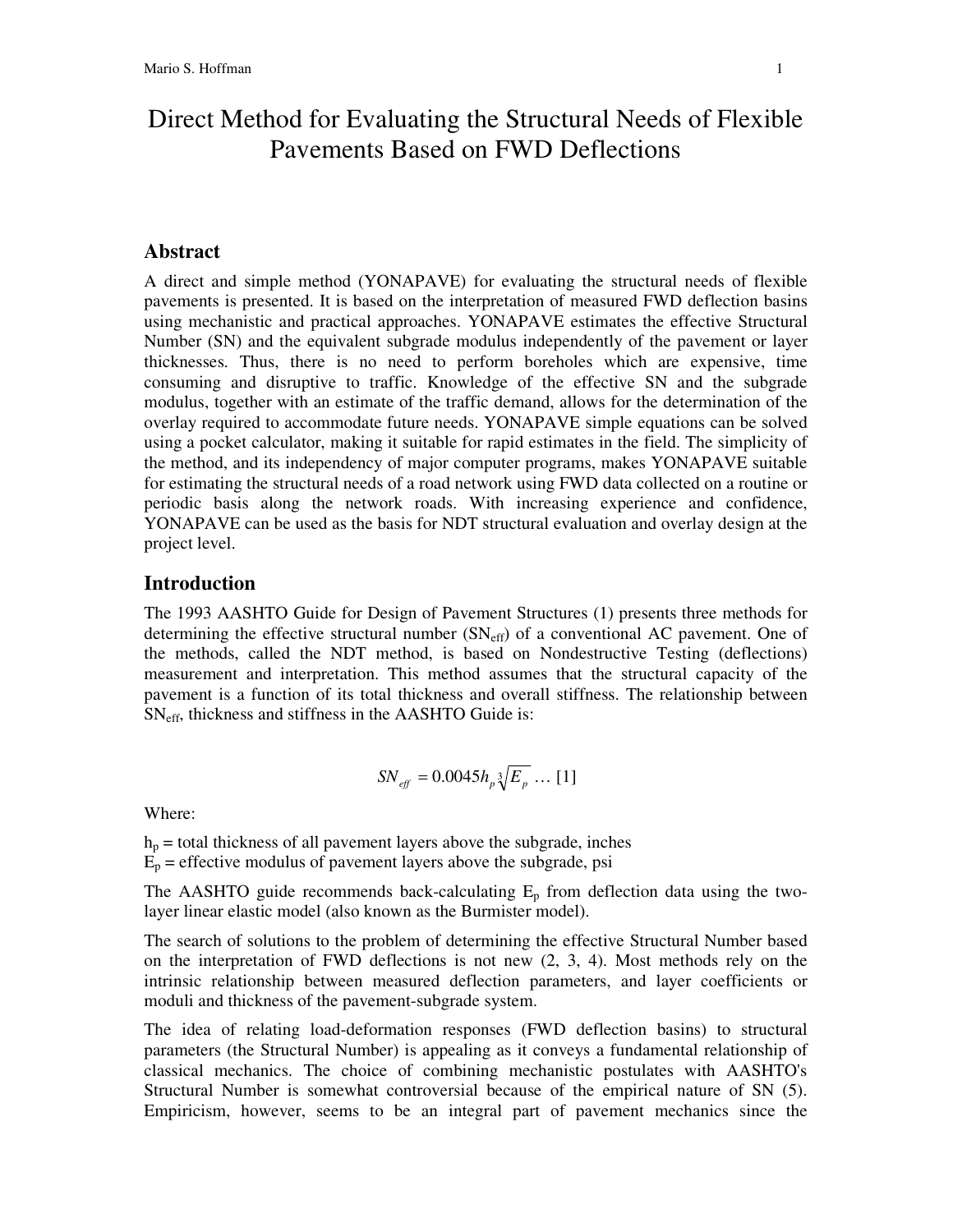establishment of relationships such as  $M_R = 1,500$  CBR (6) (where  $M_R$  is the subgrade resilient modulus expressed in psi and CBR is the empirically defined California Bearing Ratio). This empirical relationship, which was first published 40 years ago, is still widely used everywhere.

Evaluating an existing pavement's SN is useful as it conveys structural adequacy or deficiency, and lends itself to determining structural needs. SN alone is not enough, though. A low SN is not necessarily bad. It depends on the subgrade support and the traffic demand. If subgrade support is high, and traffic demand is low, a low SN is all that is needed. Thus, the structural evaluation becomes useful only if subgrade support is evaluated together with SN.

A major drawback of the AASHTO approach, and of the methods derived from it, is their dependency on layer/pavement thicknesses. The same strong dependency on layer thicknesses exists with back-calculation methods that rely on FWD deflection basins for the determination of layer moduli using fitting techniques (7, 8).

While it could be argued that a few boreholes through the pavement layers could provide information on layer thicknesses, it is often found that  $h<sub>p</sub>$  is ambiguous, heterogeneous, and difficult to determine, even for short pavement sections. This coring is also costly and time consuming, and cause disturbance to traffic flow. Table 1 shows data of typical Israeli inservice road sections illustrating the difficulty in determining the value of  $h_p$ .

The value of  $h_p$  has a strong effect on the evaluation results. Using the scheme proposed by Rohde (2) it can be shown that  $h<sub>p</sub>$  values in the range of 40 to 80 cm result in  $SN<sub>eff</sub>$  estimates differing in 40% to 80% or more.

This paper presents a direct method (YONAPAVE) for determining  $SN_{\text{eff}}$  and the subgrade modulus of elasticity from measured FWD deflection basins that is independent of  $h_p$ . The method relies on the Hogg model of an infinite plate on an elastic subgrade of finite or infinite thickness. The subgrade E-values obtained with the proposed method highly correlate with the values determined using the MODULUS program (7, 9).

### **Derivation of the YONAPAVE Method**

A.H.A. Hogg reported on the analysis of a thin slab resting on an elastic foundation of infinite or finite depth in 1938 (10) and 1944 (11). Wiseman et al (12) described the applicability of the model for pavement evaluation. Hoffman (13) developed a solution to calculate deflection basins in the Hogg model under loads of any shape at any desired distance from the load center. Table 2 shows the model parameters and definitions.

Incorporating the values of  $\mu_p=0.25$  and  $\mu_{sg}=0.5$  into Equations [2] and [3], and doing proper algebraic substitutions, Equation [1] becomes:

$$
SN_{\text{eff}} = 0.0182 l_0 \sqrt[3]{E_{sg}} \dots [4]
$$

Where:

 $l_0$  = Characteristic length, in cm,

 $E_{sg}$  = Subgrade Modulus of Elasticity, in Mpa.

It is seen from Equation [4] that replacing the real pavement-subgrade system with the Hogg simplification permits the evaluation of the effective SN, as proposed by AASHTO, from the characteristic length and the modulus of elasticity of the subgrade. The effective SN is not a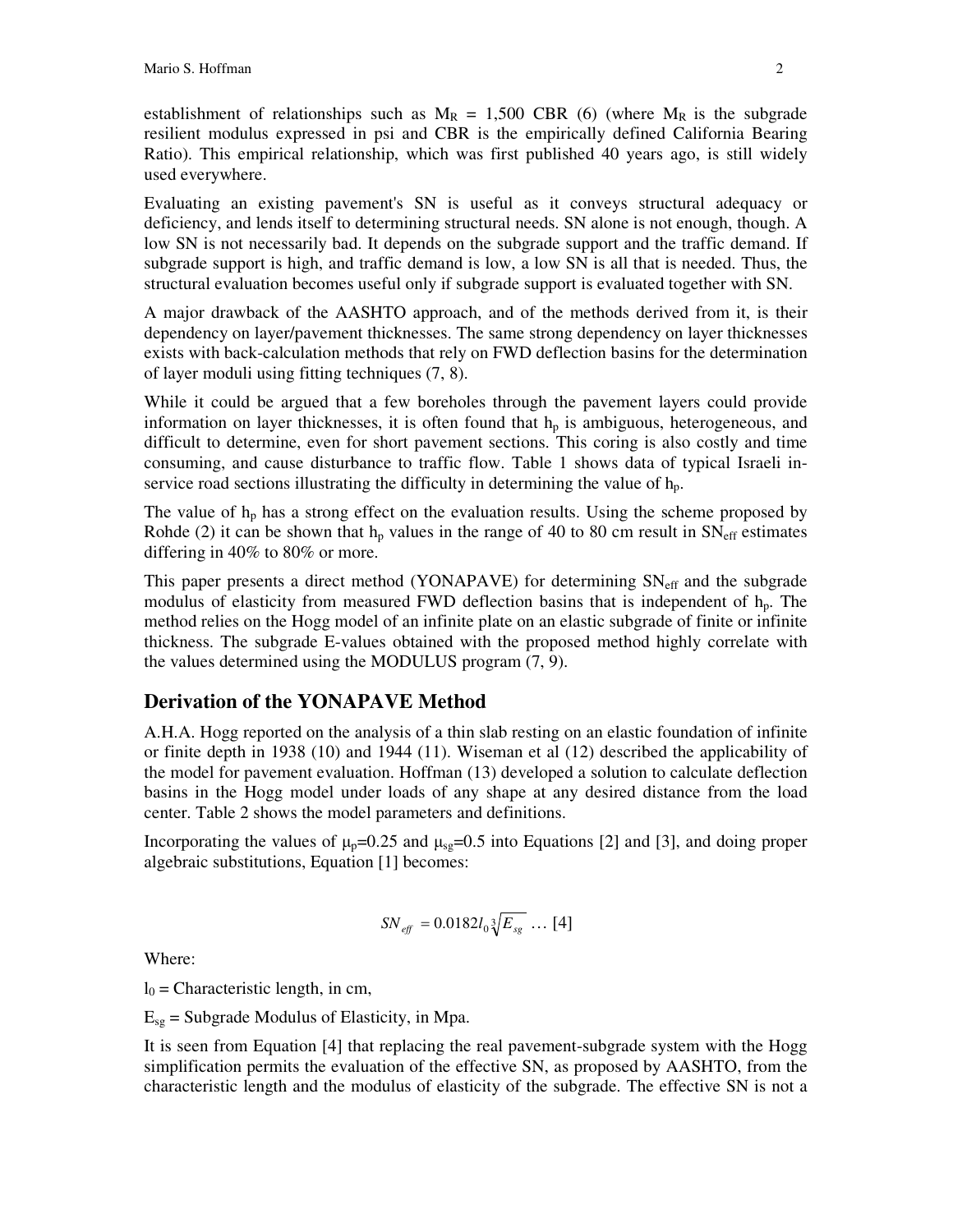direct function of  $h_p$  anymore. The problem reduces to the determination of  $l_0$  and  $E_{sg}$  from FWD deflection basin interpretation.

#### **HOGG Deflection Basins**

Figure 1 shows deflection basins calculated "loading" the Hogg model with a 6-inch radius circular plate representing the FWD geometry. The figure illustrates the variation of the deflection ratios  $D_f/D_0$  for deflections at any distance from the center relative to the central deflection for different values of  $l_0$ , and for a stiff bottom (bedrock) located at a depth of 20 times  $l_0$  (h/l<sub>0</sub>=20).

Figure 2 shows the variation of the deflection basin Area as a function of the characteristic length for the Hogg model with bedrock located at a depth of 10 times  $l_0$  (h/l<sub>0</sub>=10). The deflection basin Area is calculated from the following expression (12):

Area = 6(1 + 2
$$
\frac{D_{30}}{D_0}
$$
 + 2 $\frac{D_{60}}{D_0}$  +  $\frac{D_{90}}{D_0}$ ) ... [5]

Where:

Area = Deflection basin Area, in inches,  $D_0$ ,  $D_{30}$ ,  $D_{60}$ ,  $D_{90}$  = FWD deflections at r=0, 30, 60 and 90 cm respectively.

t is seen that the characteristic length is directly determined from the deflection basin Area for a chosen value of  $h/l_0$ . Similar Area vs.  $l_0$  curves can be developed for different values of  $h/l<sub>0</sub>$ . It is also seen that the characteristic length is determined independently of the pavement thickness.

Figure 3 shows the variation of the maximum FWD deflection factor in the Hogg model as a function of the characteristic length for different values of  $h/l_0$ . The maximum deflection factor is defined as:

$$
Maximum DefinitionFactor = \frac{D_0 E_{sg}}{pa} \dots [6]
$$

Where:

 $D_0$  = Maximum deflection under the FWD-12 inch diameter loading plate, in length units.

 $E_{sg}$  = Modulus of Elasticity of the subgrade, in load/area units.

 $p =$  Pressure on FWD loading plate, in same units as  $E_{sg}$ .

a = radius of FWD loading plate, in same units as  $D_0$ .

Once h/ $l_0$  has been chosen, and  $l_0$  has been determined from a relationship similar to Figure 2, the maximum deflection factor can be determined from Figure 3. The modulus of elasticity of the subgrade is then calculated from the maximum deflection factor multiplying it by the actual pressure and radius of the FWD plate, and dividing it by the maximum measured FWD deflection. Having determined  $l_0$  and  $E_{sg}$ , the effective structural number of the pavement can be determined using equation [4].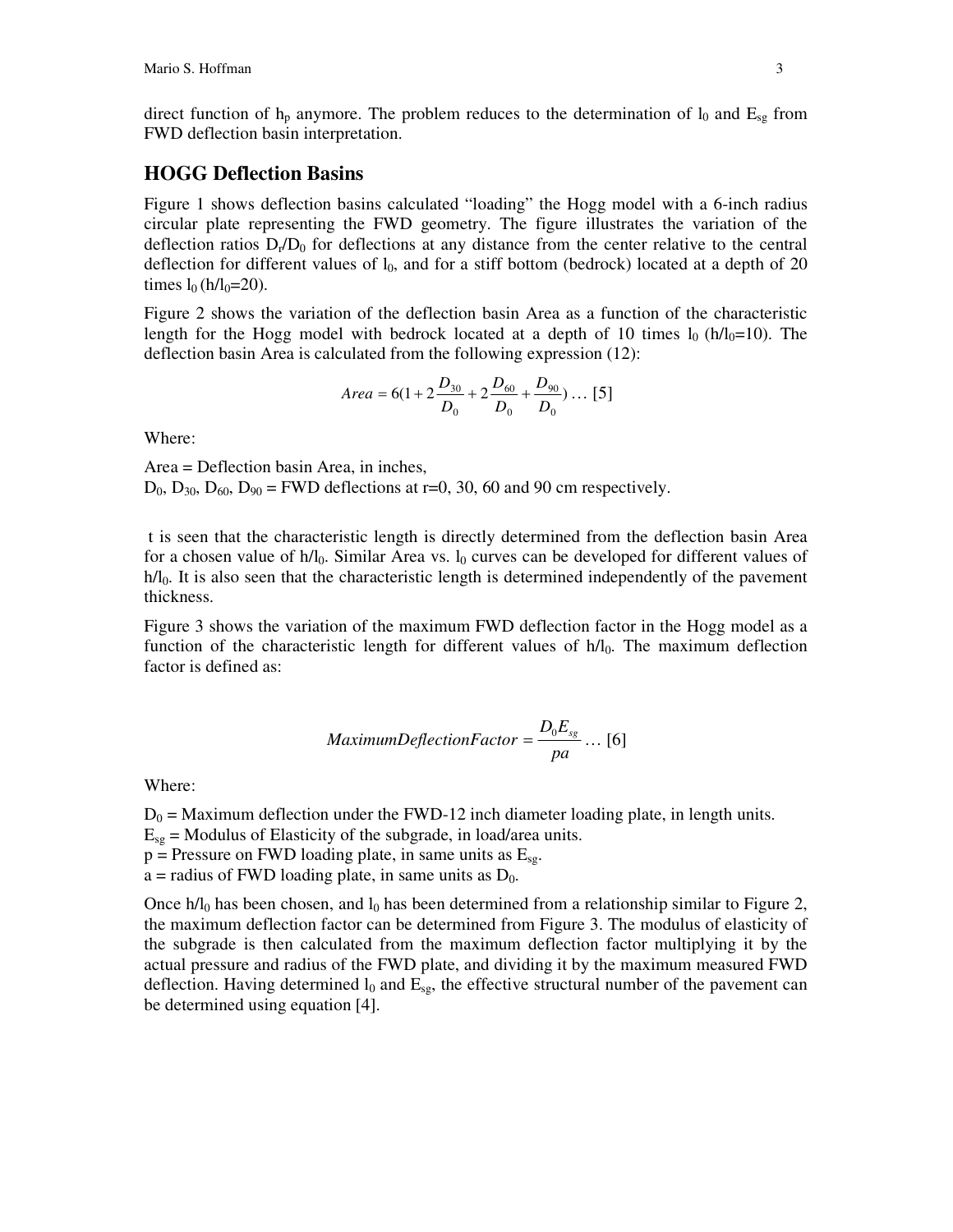#### **YONAPAVE Algorithms**

Based on numerous comparisons between the subgrade E-moduli determined using the proposed method, and those determined using MODULUS, it was found that the best agreements are obtained when the depth of the bedrock in the Hogg model, i.e. the value of  $h/I_0$ , is determined as a function of the deflection basin Area. Using simple curve fitting techniques it is possible to express the relationship between the characteristic length and the deflection basin Area using an expression of the form:

$$
l_0 = A \times e^{B \times Area} \dots [7]
$$

Where:

 $l_0$  = Characteristic length in cm, Area = Deflection Basin Area, in inches, A, B = Curve fitting coefficients as described in Table 3

In a similar way, it is possible to fit exponential curves for the determination of  $E_{sg}$  using an expression of the form:

$$
E_{sg} = m \times \frac{p}{D_0} \times l_0^{n} \dots [8]
$$

Where:

 $E_{sg}$  = Subgrade Modulus of Elasticity, in Mpa. p = pressure on FWD testing plate, in kpa.  $D_0$  = FWD Deflection under loading plate, in  $\mu$ m. m,  $n =$  curve fitting coefficients as shown in Table 4

Figure 4 shows the fitness between  $E_{SG}$  values determined with MODULUS and YONAPAVE at in-service pavement sections in Israel (see Table 1). The figure shows that the E-values determined by both methods are in general good agreement, and reasonably follow the equality line. The best agreement is obtained for E-values below 200 MPa.

#### **Determination of SNeff**

Once the values of  $l_0$  and  $E_{SG}$  have been determined, as explained above, it is possible to calculate  $SN_{\text{eff}}$  using equation [4]. Because of the inherent characteristics of the Hogg model, where the pavement structure is modeled as a thin slab, and no deflections take place within the pavement structure, equation [4] under-predicts SN. Thus the following correction is proposed.

Based on numerous MODULUS back-calculation analyses using the best available thickness data for the existing pavement layers, a MODULUS derived SN was calculated together with the SN calculated with equation [4]. The MODULUS derived SN was based on the E-moduli backalculated from FWD deflection basins using the scheme proposed in the AASHTO guide (1). This SN was adopted as the "correct" effective SN of the pavement.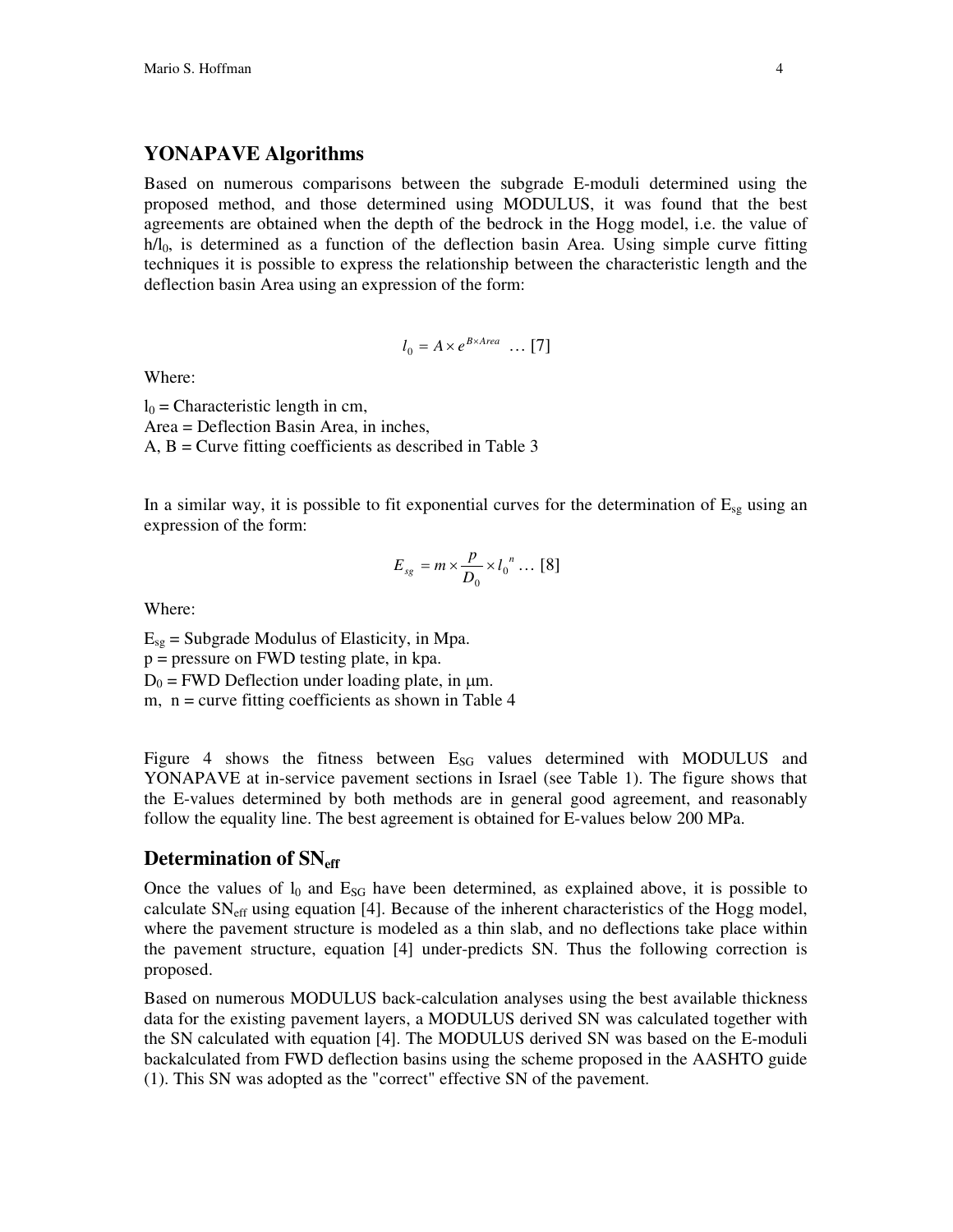A correlation between MODULUS derived SN values and SN values obtained using equation [4] renders a simple correction equation of the form:

Corrected 
$$
SN_{eff} = 2 SN_{Equation [4]} - 0.5 ... [9]
$$

Equation [9] has a coefficient of determination of  $R^2 = 0.84$ . Thus the SN values obtained using Equation [4] should be corrected using Equation [9] to account for the Hogg modelthin slab related under predictions.

#### **Temperature Correction of SNeff**

Temperature has a direct effect on the asphalt layer modulus of elasticity. This effect is reflected in FWD's deflection basin parameters measured at different AC temperatures. The degree to which AC modulus of elasticity, and thus FWD deflections, are affected by temperature, depends on the AC composition, age, and degree of deterioration. The temperature effect on FWD deflections is further influenced by the AC layer thickness.

Based on FWD deflection basin measurements done at several Israeli flexible highway and airport pavements on the same summer day at different AC temperatures, it has been possible to establish typical ranges of AC temperature related effects (for AC layers of 10 cm or more), as indicated below:

- Typical variation of AC temperature at 5 cm depth: +60% (between morning and early afternoon)
- Typical variation of FWD maximum deflection under the loading plate for that AC temperature range: +20%
- Typical variation of deflection basin Area for that AC temperature range: -7%

For that range of AC temperatures, the MODULUS back-calculated E-moduli for a 3-layer characterization of those pavements have the following typical variations:

- Typical variation of  $E_{AC}$ : -50%
- Typical variation of  $E_{GR}: +10\%$
- Typical variation of  $E_{SG}$ : -10%

Where:  $E_{AC}$ ,  $E_{GR}$ , and  $E_{SG}$  are the modulus of elasticity of the asphalt concrete layer, the granular layer, and the subgrade, respectively. It is interesting to note that "fresh" AC mixtures tested in the laboratory would normally exhibit a variation in the resilient modulus of over 100% for the same range of temperatures (13). A discussion of the differences between field "layer" and laboratory "sample" behavior is beyond the scope of this paper, but it is generally observed that "layer" behavior in the field is less pronounced than "sample" behavior in the lab. This milder effect behavior has to do with the reciprocal effects among the pavement layers and the subgrade in the field, which is difficult to reproduce and measure in the lab.

Figure 5 shows the variation of the effective Structural Number at any temperature relative to a base temperature of 30  $^{\circ}$ C versus the AC layer temperature measured at a depth of 5 cm. The SN-temperature values were computed using the YONAPAVE method at different Israeli highway and airport pavements where FWD deflection measurements were made on the same day at early morning to late afternoon temperatures. A base temperature of 30  $^{\circ}$ C was chosen to reflect Israeli climatic conditions.

The relationship depicted in Figure 5 is of the form: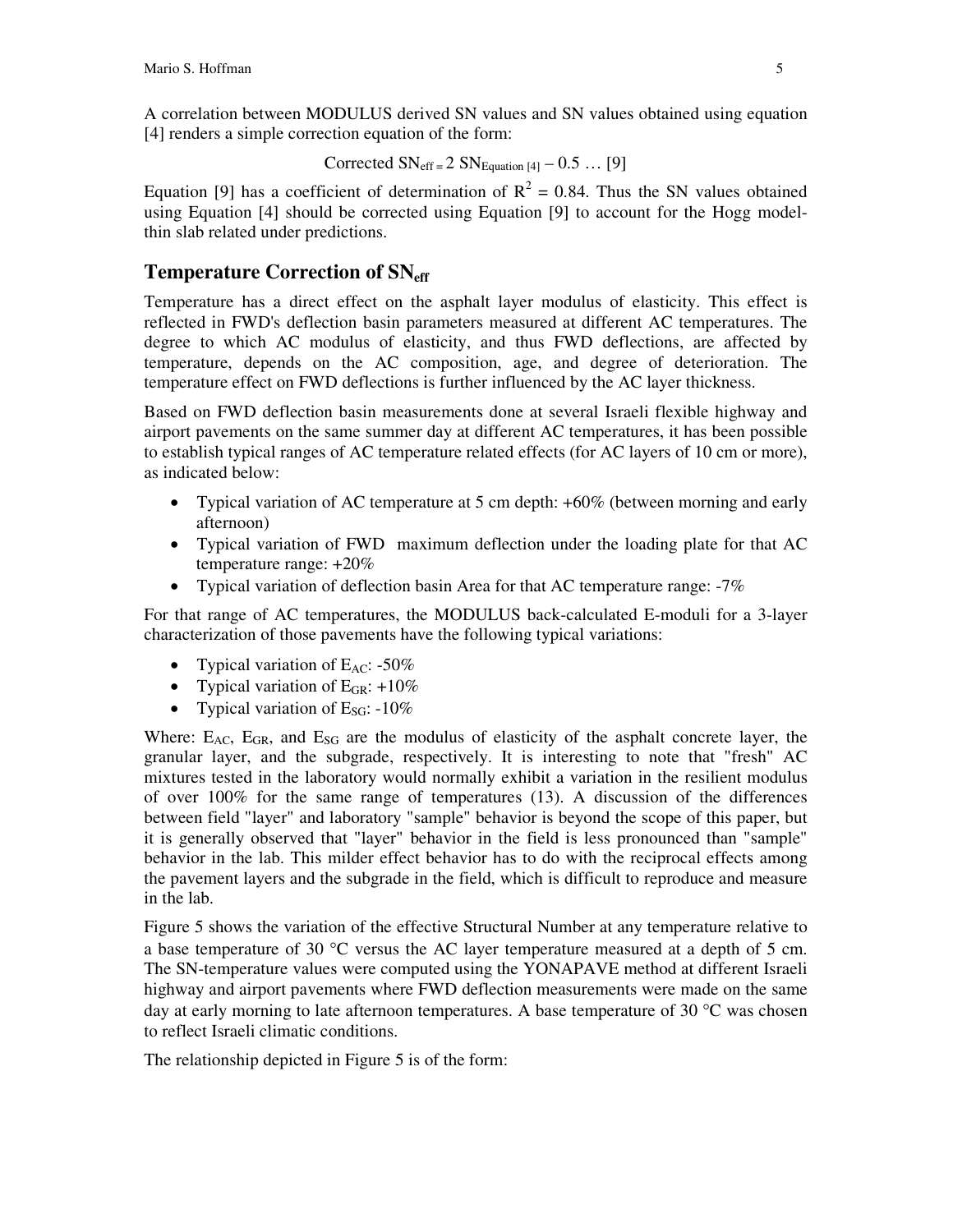$$
SN_{T} / SN_{30^{\circ}C} = 1.33 - 0.011T \dots [10]
$$

Where:

 $SN_T$  = Effective SN at any AC temperature  $SN_{30\degree C}$  = Effective SN at an AC base temperature of 30 $\degree$  C  $T =$  Asphalt Concrete temperature in degrees C at a depth of 5 cm.

Equation [10] can be used to correct the YONAPAVE effective SN measured at different temperatures to a base AC temperature of  $30^{\circ}$  C. The equation was developed for AC temperatures in the range of 22 to  $45^{\circ}$  C. No extrapolations beyond that temperature range are recommended without field verification. The equation is applicable to AC layer thicknesses of 10 cm or more. For AC layers thinner than 10 cm there seems to be little effect of AC temperature on SN. From Figure 5 or Equation [10] it is possible to develop a temperature correction equation for a different base temperature other than  $30^{\circ}$  C.

#### **Implementation of YONAPAVE for Structural Evaluation and Overlay Design**

The implementation of YONAPAVE for structural evaluation and overlay design is schematized in the flowchart depicted in Figure 6. It can be summarized in the following steps:

- 1. Perform FWD deflection basin measurements using a 45 to 75 KN load level (depending on the legal load limits in the network). Measure and record AC temperatures at a depth of 5 cm at regular time intervals (once every 1 to 2 hours).
- 2. Explore the need to divide the section into subsections based on the inspection of the maximum deflection and AREA plots and their variability along the section, on visual distress inspection, or other criteria.
- 3. Determine  $h/l_0$  based on the AREA values.
- 4. Compute  $l_0$  and  $E_{SG}$  using Equations [7] and [8], respectively.
- 5. Calculate the "uncorrected"  $SN_{\text{eff}}$  using Equation [4]. Correct the value of  $SN_{\text{eff}}$  using Equation [9].
- 6. Make SN temperature corrections using Equation [10].
- 7. Determine "design" values. Use a 30<sup>th</sup> percentile for  $E_{SG}$ , and a 10<sup>th</sup> to 30<sup>th</sup> percentile for corrected  $SN_{\text{eff}}$ . The recommended percentiles for  $SN_{\text{eff}}$  depend on the importance of the road analyzed. Use the lower percentiles for the major and most important roads and arteries.

The structural adequacy or the overlay needs can be determined using the following scheme:

- 1. Estimate future traffic demand in terms of 8.2 ton (18 kips) ESAL during the design period (10 to 20 years depending on budget or rehabilitation strategies).
- 2. Using the  $E_{SG}$  evaluated with YONAPAVE and the future traffic demand, determine the required SN based on the 1993 AASHTO Guide (1).
- 3. Compare the required SN with the evaluated corrected  $SN_{\text{eff}}$  to establish structural adequacy or strengthening needs. If the corrected  $SN_{\text{eff}}$  is higher than the required SN, there is no structural deficit in the pavement. If the corrected  $SN_{\text{eff}}$  is lower than the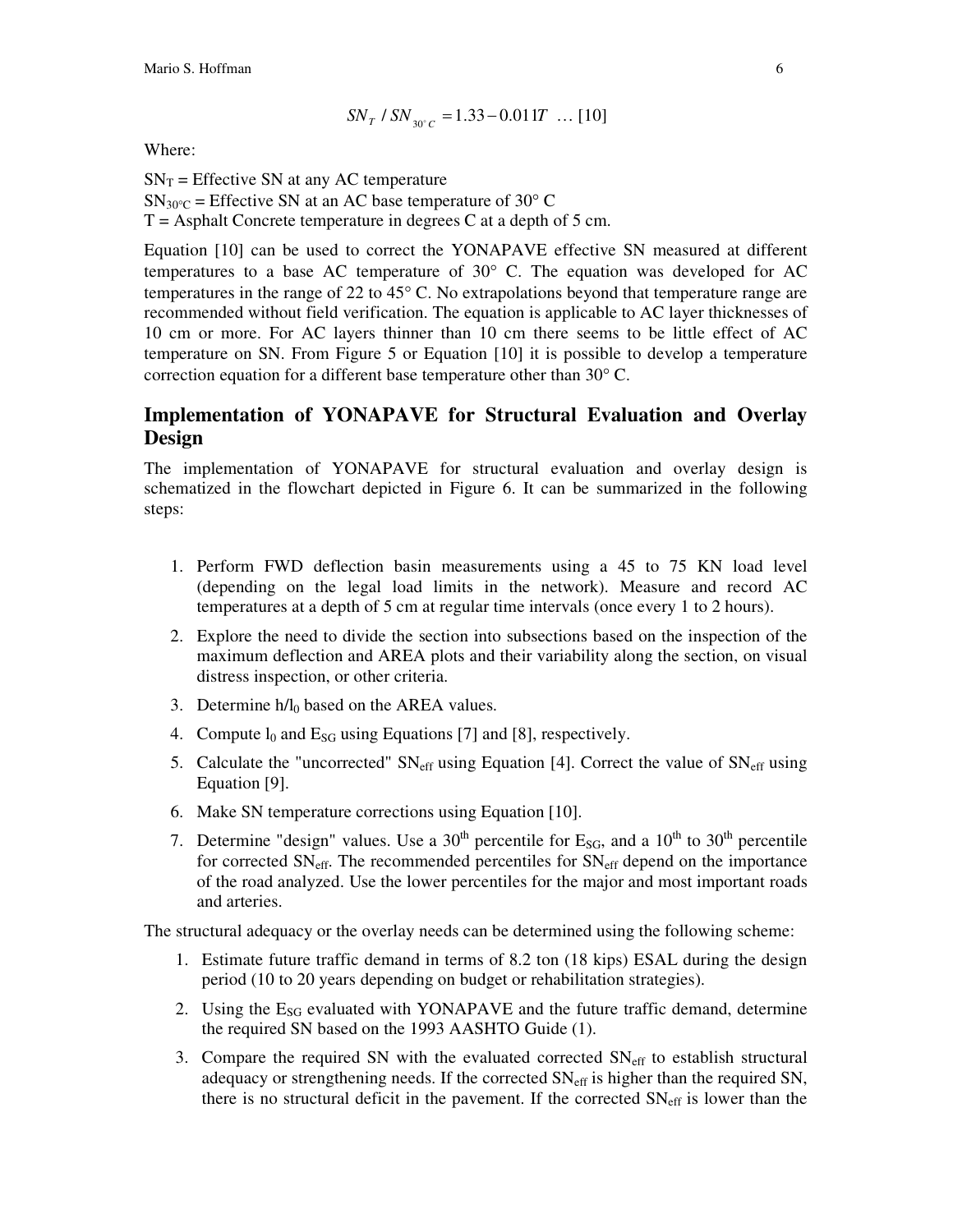required SN, it is possible to express the required strengthening in terms of AC overlay thickness using the following expression:

$$
h_{AC} = (SN_{REQ} - SN_{EFF}) / \alpha \dots [11]
$$

Where:

 $h_{AC}$  = Thickness of AC overlay, inches  $\alpha$  = AC layer coefficient (use 0.44 as in AASHTO guide or other values)

Table 5 shows examples of the YONAPAVE method applied to the roads depicted in Table 1. Table 5 shows that roads 4, 60, and 73 do not suffer from a structural deficit  $(ASN \text{ equal } 0)$ . Existing distress in these roads can be caused by non-structural causes or the lack of timely maintenance, etc. Road 767 needs a minor structural overlay. Roads 90, 2 and MB exhibit a structural deficiency ranging from 2 cm to 8 cm of AC overlay needed. The results in Table 5 are in general good agreement with those obtained using the MODULUS or the AASHTO NDT interpretation approach.

#### **Summary and Conclusions**

A simple and practical method (YONAPAVE) has been presented for evaluating the structural needs of flexible pavements. YONAPAVE solutions depart from the recommended NDT scheme of the 1993 AASHTO Guide to give an estimate of the effective Structural Number ( $SN_{EFF}$ ) and the subgrade Modulus of Elasticity.

YONAPAVE is based on the interpretation of measured FWD deflection basins using the HOGG model of a thin slab on an elastic subgrade to bypass the dependency of similar existing approaches on layer or pavement thickness. The independency of YONAPAVE on layer or pavement thickness is the major innovation relative to existing methods. A weak or cracked flexible pavement would normally result in low effective "slab" and subgrade evaluated parameters reflecting the actual condition of the road.

YONAPAVE has been calibrated with respect to more rigorous mechanistic formulations like MODULUS, including the incorporation of a rough rigid bottom at a finite depth. Based on this calibration, it has been shown that YONAPAVE and MODULUS produce similar estimates of the subgrade support for a wide range of subgrade types and moduli. The paper also presents an algorithm to correct the evaluated  $SN_{EFF}$  to a base AC temperature of 30 °C, and illustrates how to calculate the AC overlay thickness when the evaluated  $SN_{EFF}$  is below the required SN to meet future traffic demands.

YONAPAVE solutions have been reduced to simple equations that can be solved using a pocket calculator, making it suitable for rapid estimates of  $SN_{EFF}$  and subgrade moduli in the field. The simplicity of the method, together with its independency of layer or pavement thicknesses, make YONAPAVE suitable for handling large amounts of FWD data which is routinely of periodically collected on a road network within a Pavement Management System (PMS). The FWD deflection basins can be translated into  $SN_{EFF}$  values and subgrade moduli to monitor structural behavior with time. The method can be used to quantify and budget overlay needs at the network level. With increasing experience and confidence, YONAPAVE can be used as the basis for NDT structural evaluation and overlay design at the project level.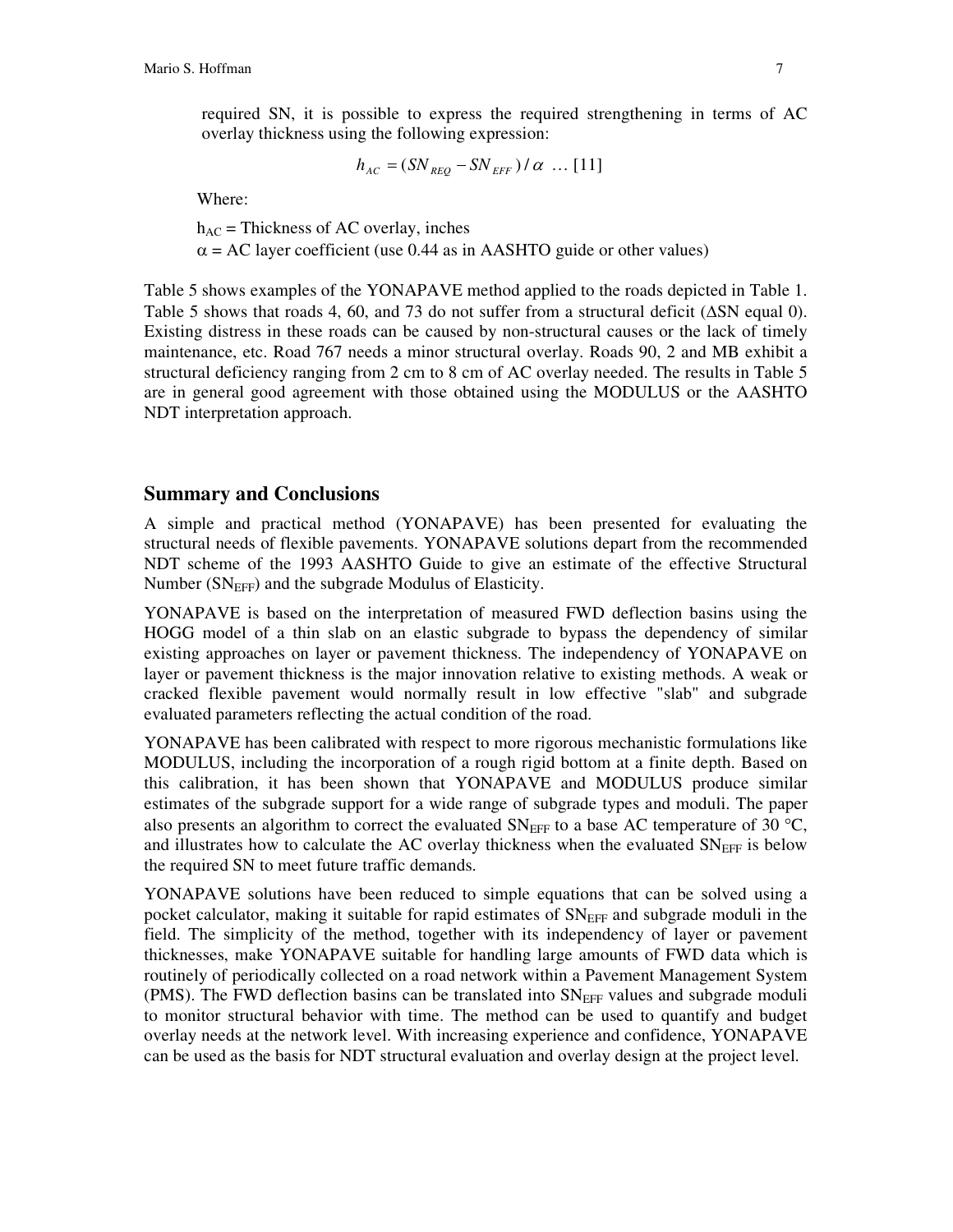#### **In Memoriam**

This paper is dedicated to the memory of Uzi Manor, a very talented and highly motivated civil engineer who participated in the analyses and the development of YONAPAVE algorithms, but a dark disease took him away so soon, and he was only 29 years of age.

#### **References**

- 1. AASHTO Guide for Design of Pavement Structures 1993, Published by the American Association of State Highway and Transportation Officials, Washington DC, 1993.
- 2. Rohde, G. T., "Determining Pavement Structural Number from FWD Testing", TRR 1448, Transportation Research Board, Washington DC, 1994.
- 3. Hall, K. D., and Elliot, R. P., "ROADHOG A Flexible Pavement Overlay Design Procedure", TRR 1374, Transportation Research Board, Washington DC, 1992.
- 4. Romanoschi, S, and Metcalf, J. B., "Simple Approach to Estimation of Pavement Structural Capacity", TRR 1652, Transportation Research Board, Washington DC, 1999.
- 5. Ioannides, A. M., "Theoretical Implications of the AASHTO 1986 Nondestructive Testing Method 2 for Pavement Evaluation", TRR 1307, Transportation Research Board, Washington, DC, 1991.
- 6. Heukelom, W., Klomp, A.J.G., "Dynamic Testing as a Means of Controlling Pavements During and After Construction", Proceedings of the First International Conference on Structural Design of Asphalt Pavements, University of Michigan, 1962.
- 7. Michalak, C. H., and Scullion, T., "Modulus 5.0: User's Manual", Texas Transportation Institute, College Station, Texas, November 1995.
- 8. ELMOD4, Dynatest International, Denmark, http://www.dynatest.com.
- 9. Uzan, J., "Estimation of Subgrade Thickness from Deflection Basin Analysis", Fifth International Conference on the Bearing Capacity of Roads and Airfields, Trondheim, 1998.
- 10. Hogg, A. H. A., "Equilibrium of a Thin Plate, Symmetrically Loaded, Resting on an Elastic Foundation of Infinite Depth". Philosophical Magazine, Volume 25 (168), pp 576- 582, 1938.
- 11. Hogg, A. H. A., "Equilibrium of a Thin Slab on an Elastic Foundation of Finite Depth", Philosophical Magazine, Volume 35 (243), pp 265-276, 1944.
- 12. Wiseman, G., Uzan, J., Hoffman, M. S., Ishai, I., and Livneh, M., "Simple Elastic Models for Pavement Evaluation Using Measured Deflection Bowls", Proceedings, Fourth International Conference – Structural Design of Asphalt Pavements, Volume II, Ann Arbor, Michigan, 1977.
- 13. Hoffman, M. S., "Application of Elasticity Models for Evaluation of Flexible Pavements", Thesis submitted in partial fulfillment for the M. Sc. Degree, Technion, Israel Institute of Technology, 1977 (In Hebrew).
- 14. Hoffman, M. S. and Thompson M. R., "Comparative Study of Selected Nondestructive Testing Devices", TRR 852, Transportation Research Board, Washington DC, 1982.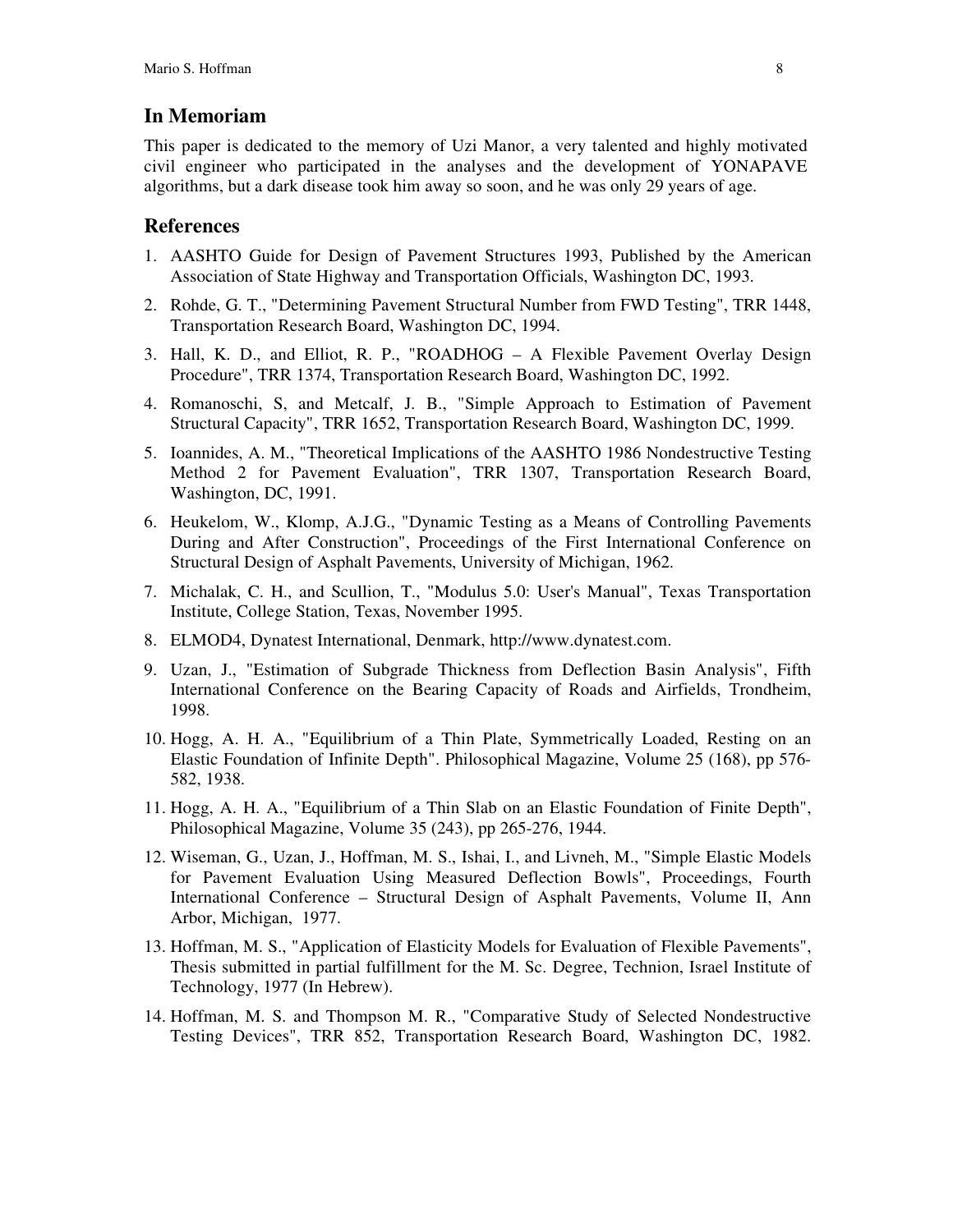#### **List of Tables:**

TABLE 1 Layer Thickness and h<sub>p</sub> in Israeli Road Sections Analyzed TABLE 2 Hogg Model Parameters and Definitions TABLE 3 Curve Fitting Coefficients for the Calculation of  $l_0$ TABLE 4 Curve Fitting Coefficients for the Calculation of  $E_{sg}$ TABLE 5 Examples of YONAPAVE Results

#### **List of Figures:**

FIGURE 1 Variation of Dr/D0 vs.  $l_0$  in the Hogg Model for  $h/l_0=20$ , FWD Loading FIGURE 2 Deflection Basin "Area" vs.  $l_0$  in the Hogg Model for  $h/l_0=10$ , FWD Loading FIGURE 3 Maximum FWD Deflection Factor in the Hogg Model for different h/l<sub>0</sub> Values FIGURE 4 ESG MODULUS vs. E<sub>SG</sub> YONAPAVE FIGURE 5 Variation of the Effective SN with the AC Temperature FIGURE 6 Flowchart of the YONAPAVE Method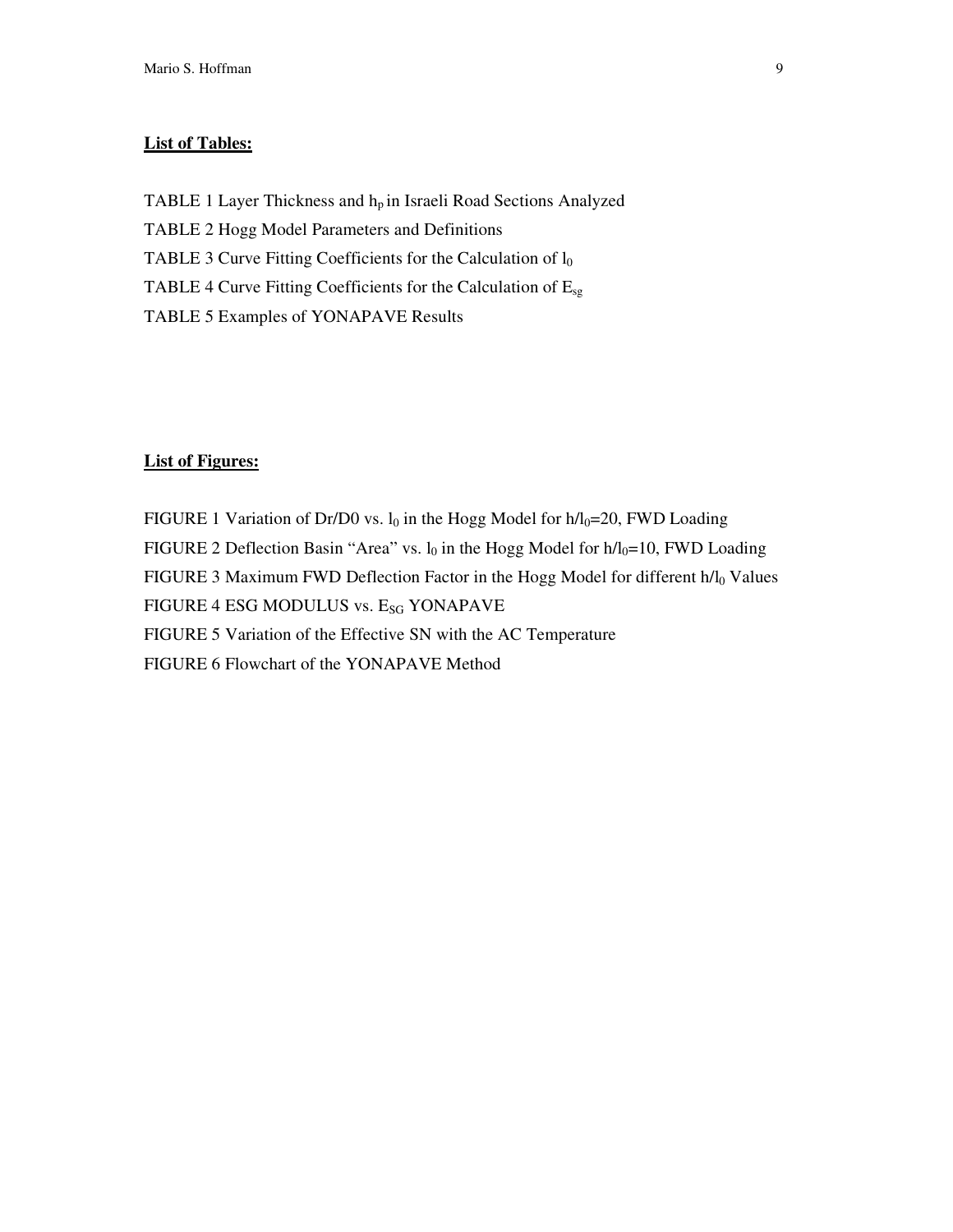| Road<br>No.    | Section<br>Length<br>(km) | Total No.<br>Of Cores | Range of Values  |                  |                 |                  |
|----------------|---------------------------|-----------------------|------------------|------------------|-----------------|------------------|
|                |                           |                       | $h_{AC}$<br>(cm) | $h_{GR}$<br>(cm) | $h_{p}$<br>(cm) | Subgrade<br>Type |
| 4              | 5.5                       | 11                    | $13 - 28$        | $25 - 44$        | $45 - 70$       | $A-3$            |
| 90             | 7.0                       | 29                    | $8-20$           | $5 - 72$         | 15-80           | $A-2-7$          |
| 60             | 2.0                       | 8                     | 15-33            | 17-115           | $40 - 130$      | $A-7-6$          |
| $\mathfrak{D}$ | 2.0                       | 9                     | $9 - 13$         | $35 - 65$        | $45 - 80$       | $A-3$            |
| 73             | 5.7                       | 22                    | 20-50            | 20-85            | 50-120          | $A-7-6$          |
| 767            | 2.5                       | 10                    | $12 - 17$        | $0 - 55$         | 15-70           | $A-7-6$          |
| MВ             | 1.0                       | 8                     | $8 - 18$         | 22-90            | 35-110          | $A-2-4, A-7-6$   |

# **TABLE 1 Layer Thickness and h<sup>p</sup> in Israeli Road Sections Analyzed**

Note to Table 1:  $h_{AC}$ =Thickness of AC layers;  $h_{GR}$ =Thickness of granular layers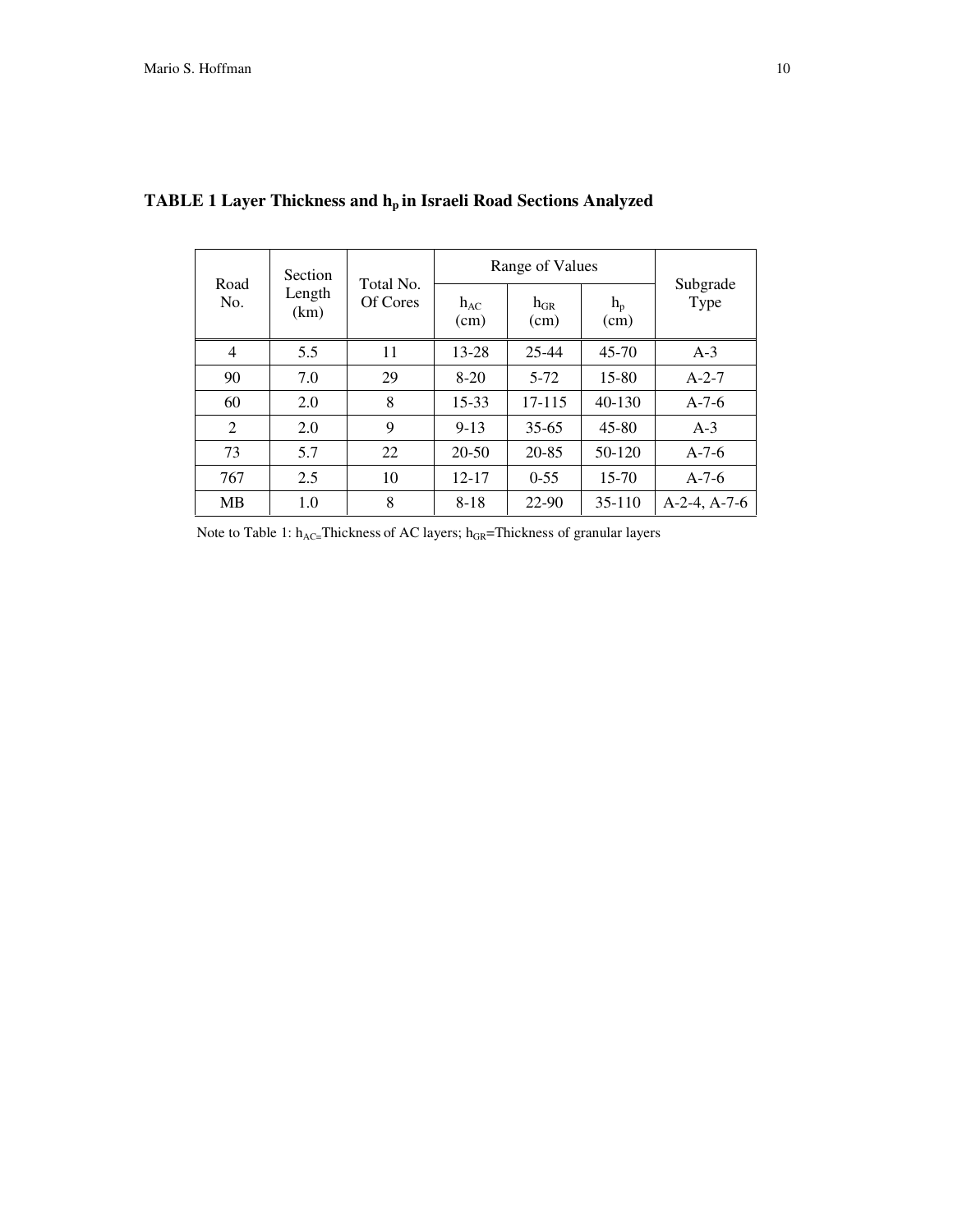

#### **TABLE 2 Hogg Model Parameters and Definitions**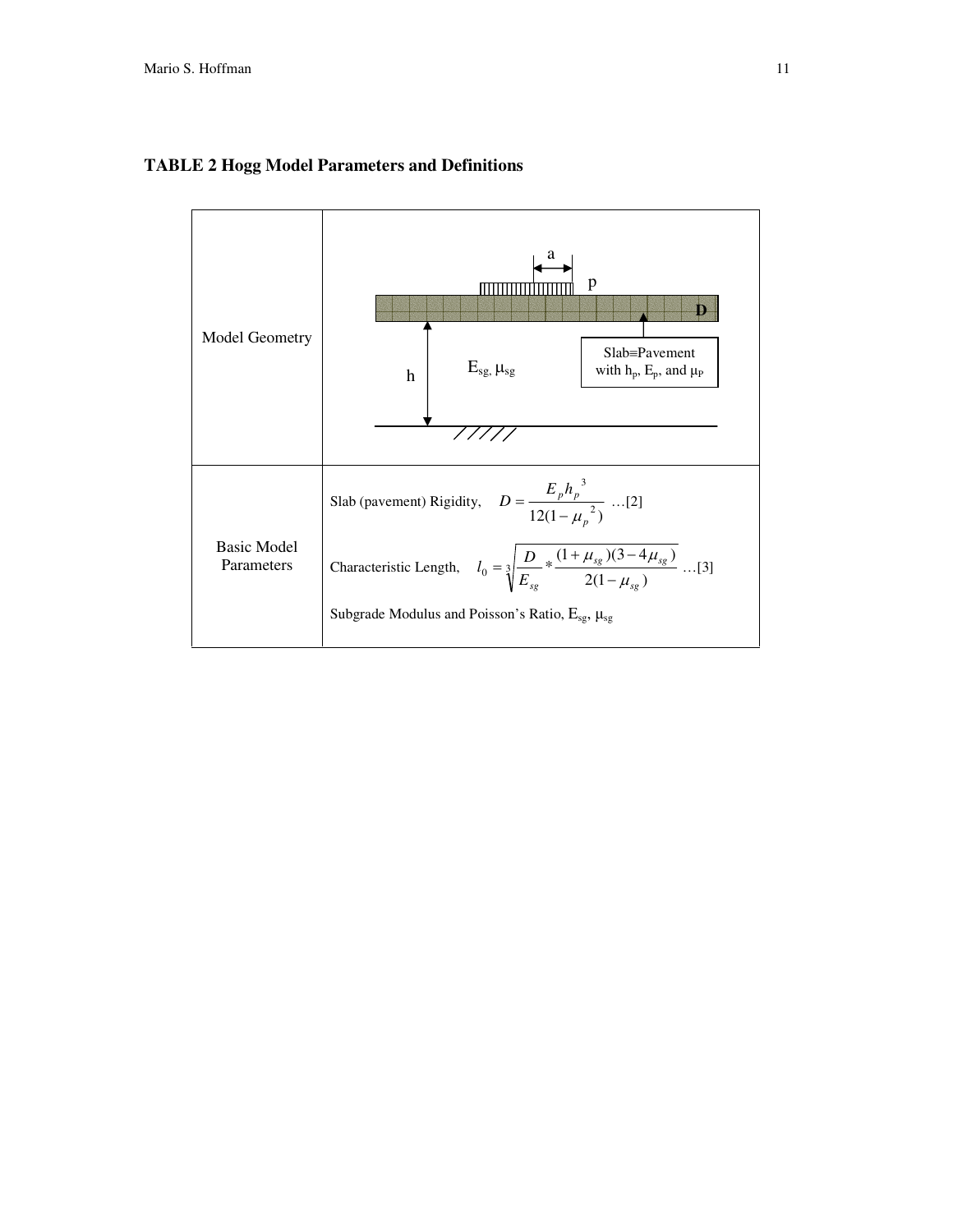| <b>Range of Area</b><br>Values, inch | $h/l_0$ |       | ĸ      |  |
|--------------------------------------|---------|-------|--------|--|
| Area $\geq$ 23.0                     |         | 3.275 | 0.1039 |  |
| 21.0 $\leq$ Area $<$ 23.0            | 10      | 3.691 | 0.0948 |  |
| 19.0 $\leq$ Area $<$ 21.0            | 20      | 2.800 | 0.1044 |  |
| Area $<$ 19.0                        | 40      | 2.371 | 0.1096 |  |

### **TABLE 3 Curve Fitting Coefficients for the Calculation of l<sup>0</sup>**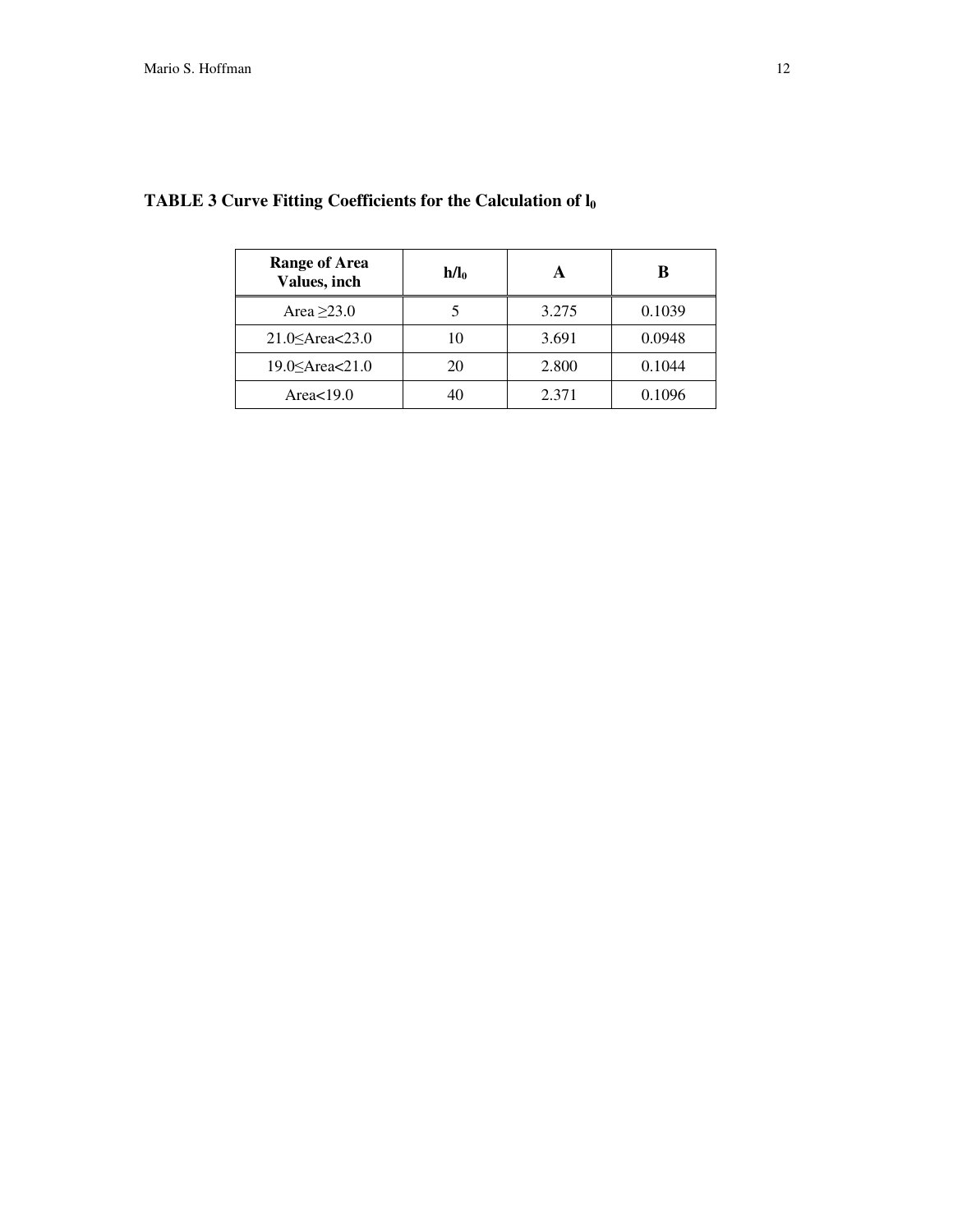| $h/l_0$ | m       | n         |  |  |
|---------|---------|-----------|--|--|
| 5       | 926.9   | $-0.8595$ |  |  |
| 10      | 1,152.1 | $-0.8782$ |  |  |
| 20      | 1,277.6 | $-0.8867$ |  |  |
| 40      | 1,344.2 | $-0.8945$ |  |  |

## **TABLE 4 Curve Fitting Coefficients for the Calculation of Esg**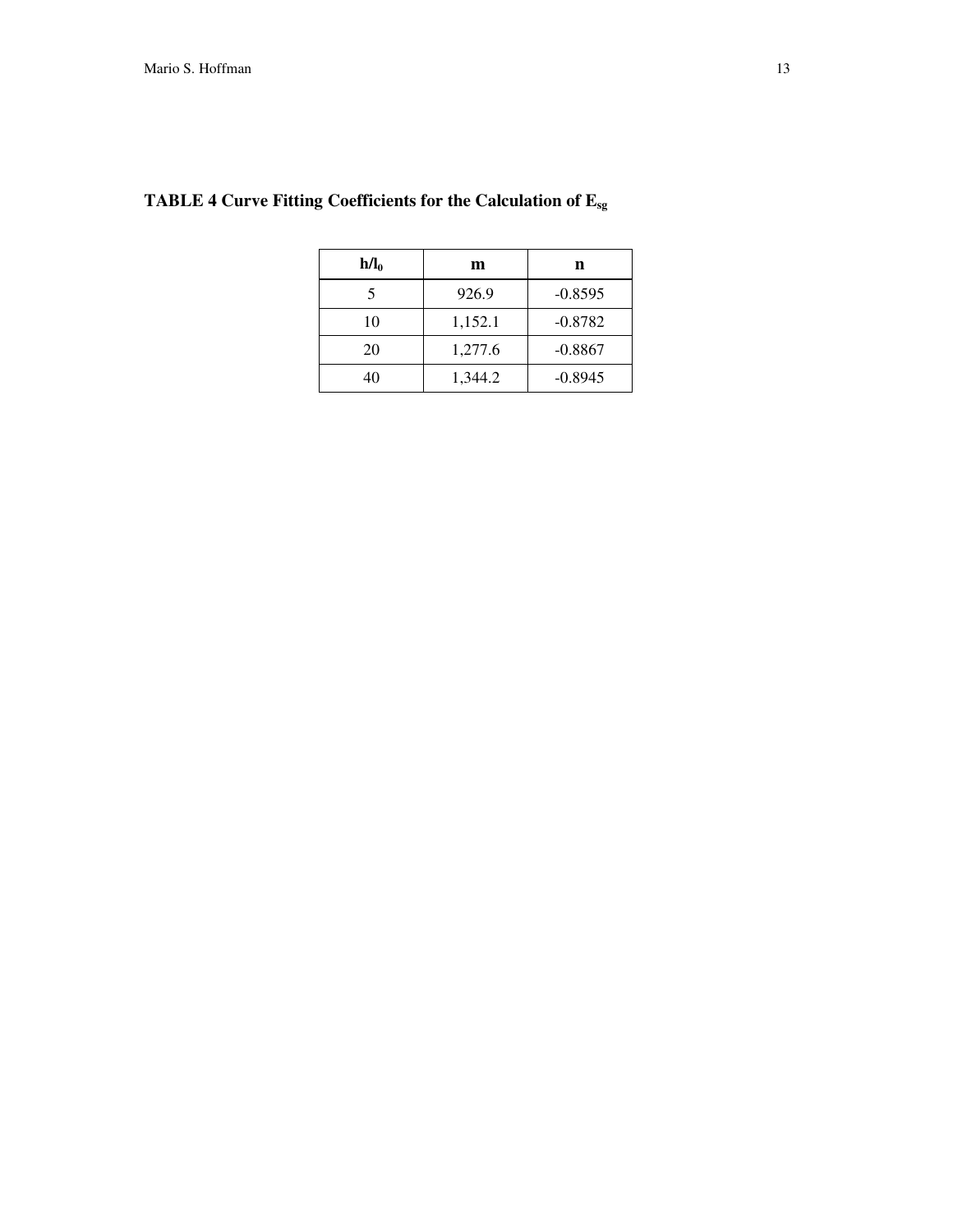| Road<br>No.    | Average<br>$D_{0}$<br>micron | Average<br>AREA,<br>inch | $30^{\text{th}}$<br>Percentile<br>$E_{SG}$ Mpa | $10^{th}/30^{th}$<br>Percentile<br>Corrected<br>$SN_{\text{eff}}$ | Anticipated<br>10 year<br>ESAL's | Range of<br>SN <sub>REQ</sub> | $\Delta SN$ | Overlay<br>$h_{AC}$<br>cm |
|----------------|------------------------------|--------------------------|------------------------------------------------|-------------------------------------------------------------------|----------------------------------|-------------------------------|-------------|---------------------------|
| (1)            | (2)                          | (3)                      | (4)                                            | (5)                                                               | (6)                              | (7)                           | (8)         | (9)                       |
| $\overline{4}$ | 290                          | 20.3                     | 245                                            | 3.9                                                               | $33.1x10^{6}$                    | $3.3 - 3.6$                   | $\Omega$    | $\mathbf{0}$              |
| 90             | 390                          | 19.0                     | 164                                            | 3.1                                                               | $13.8x10^6$                      | $3.4 - 3.6$                   | $0.3 - 0.5$ | $2 - 3$                   |
| 60             | 455                          | 24.1                     | 82                                             | 4.7                                                               | $11.0x10^6$                      | $4.1 - 4.5$                   | $\Omega$    | $\theta$                  |
| 2              | 340                          | 20.3                     | 186                                            | 3.4                                                               | $49.6x10^{6}$                    | $3.9 - 4.3$                   | $0.5 - 0.9$ | $3 - 5$                   |
| 73             | 330                          | 23.7                     | 110                                            | 5.2                                                               | $7.4x10^6$                       | $3.5 - 4.2$                   | $\Omega$    | $\mathbf{0}$              |
| 767            | 665                          | 21.1                     | 86                                             | 3.6                                                               | $3.7x10^{6}$                     | $3.4 - 3.7$                   | $0 - 0.1$   | $0 - 1$                   |
| <b>MB</b>      | 640                          | 20.7                     | 92                                             | 3.2                                                               | $16.5x10^6$                      | $4.2 - 4.6$                   | $1.0 - 1.4$ | $6 - 8$                   |

#### **TABLE 5 Examples of YONAPAVE Results**

Notes to Table 5:

- 1) Same roads as in Table 1.
- 2) Average FWD Maximum Deflection under a 70 to 75 KN load.
- 3) Average deflection basin AREA.
- 4) 30<sup>th</sup> percentile  $E_{SG}$  for the road section analyzed.
- 5) 10<sup>th</sup> or 30<sup>th</sup> percentile of the corrected  $SN_{\text{eff}}$ .
- 6) Anticipated accumulated 8.2 ton (18kip) ESAL for a 10-year design period.
- 7) Range of required AASHTO-SN for 90% reliability, a serviceability loss of 2.0 or 1.5, and for  $E_{SG}$  values (column 4) and traffic estimates (column 6) as indicated.
- 8) Difference between the evaluated  $SN_{\text{eff}}$  (column 5) and the required  $SN_{\text{REQ}}$  (column 7), or zero if negative.
- 9) Required  $h_{AC}$  overlay for the range of  $\Delta SN$  obtained (column 8) and for an AC layer coefficient of 0.44 (for SN expressed in inches).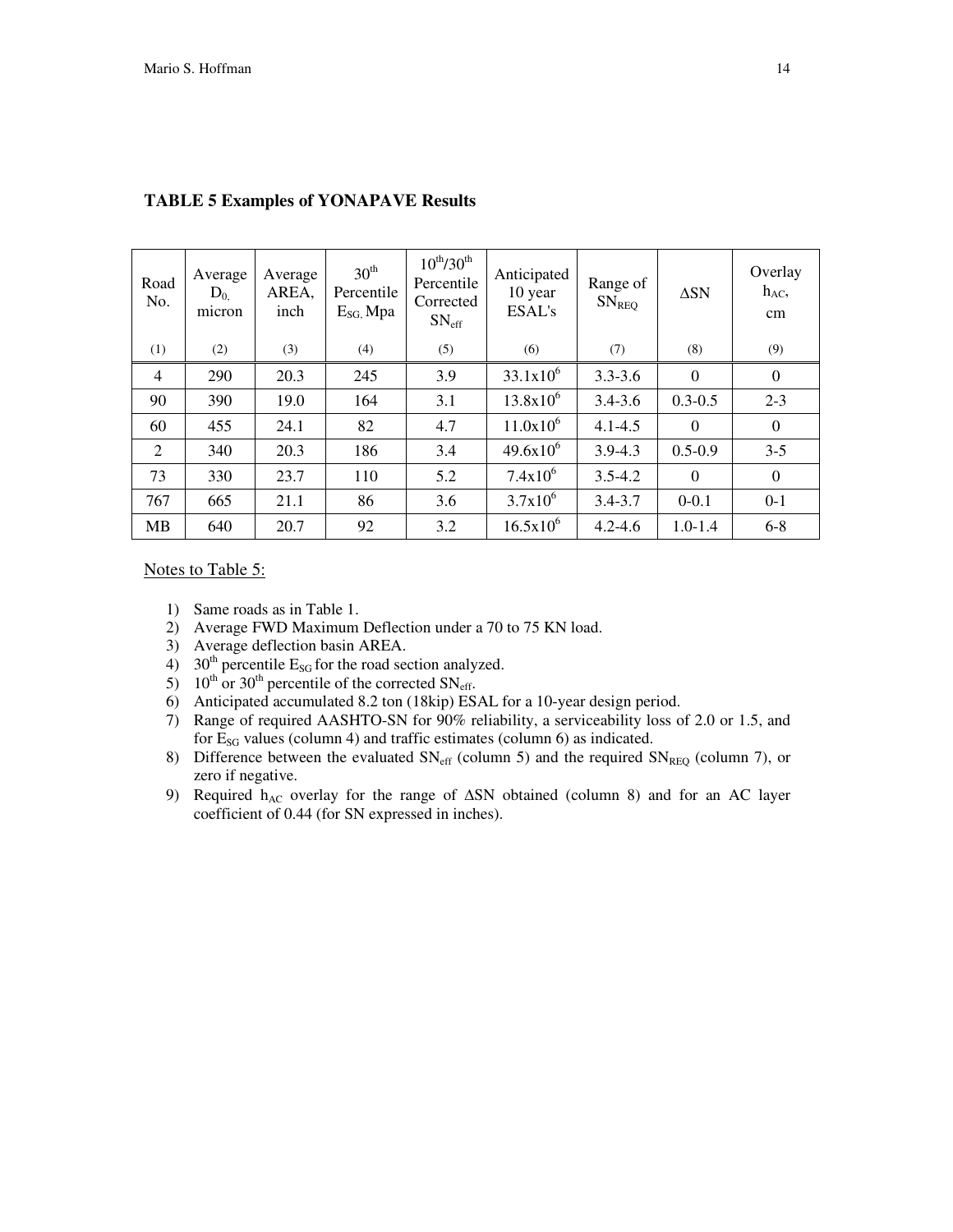

**FIGURE 1 Variation of Dr/D0 vs. l<sup>0</sup> in the Hogg Model for h/l0=20, FWD Loading**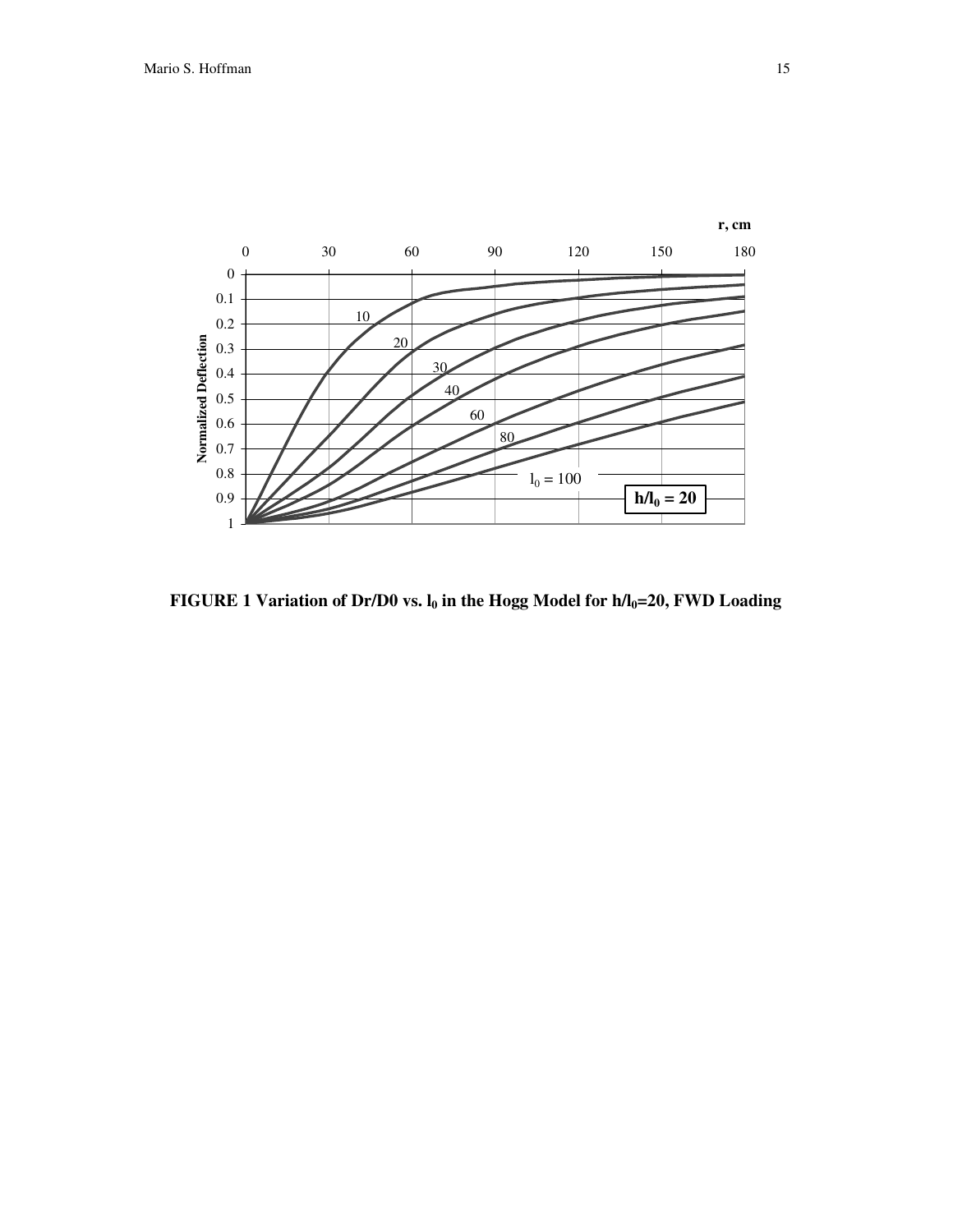

I

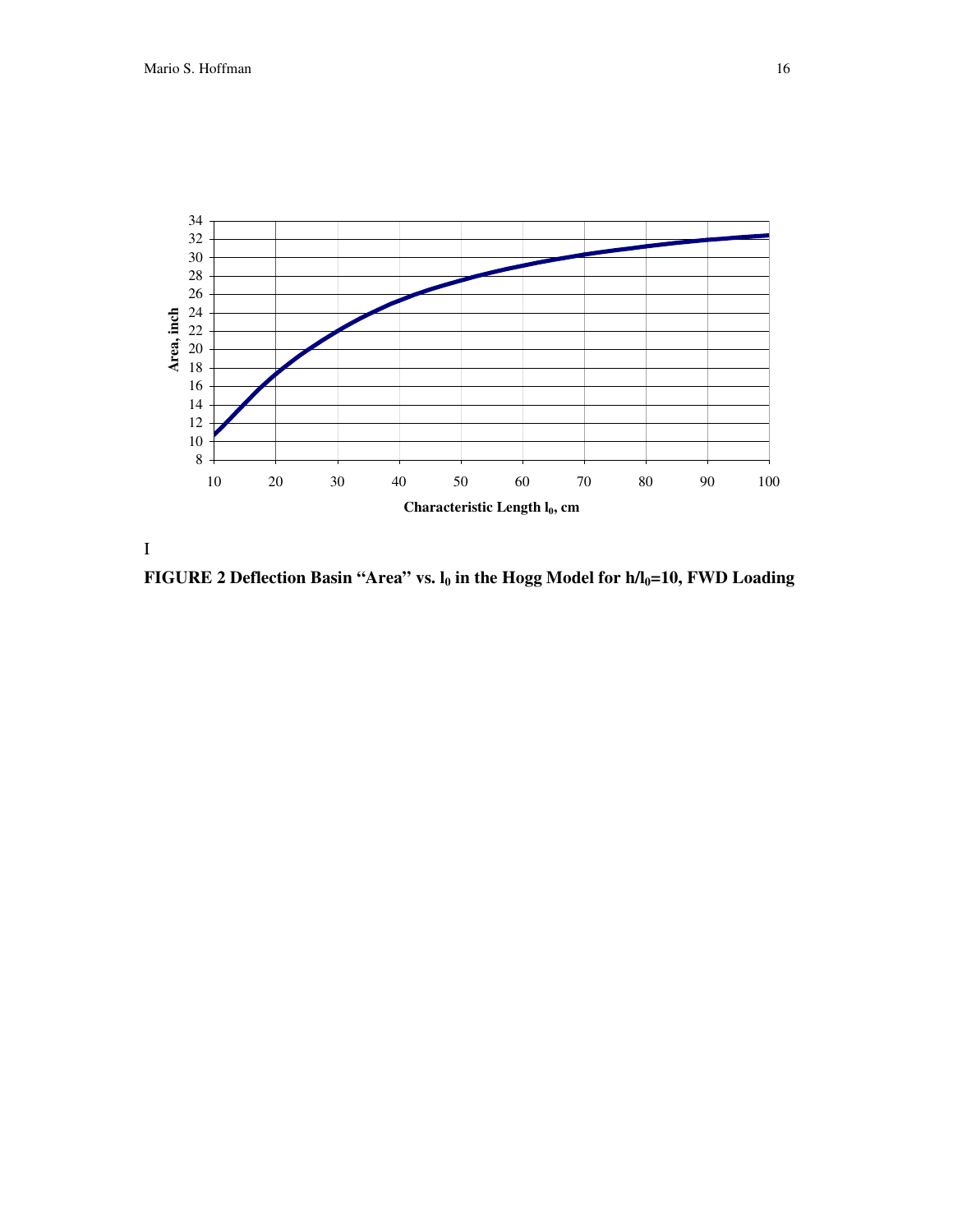

**FIGURE 3 Maximum FWD Deflection Factor in the Hogg Model for different h/l<sup>0</sup> Values**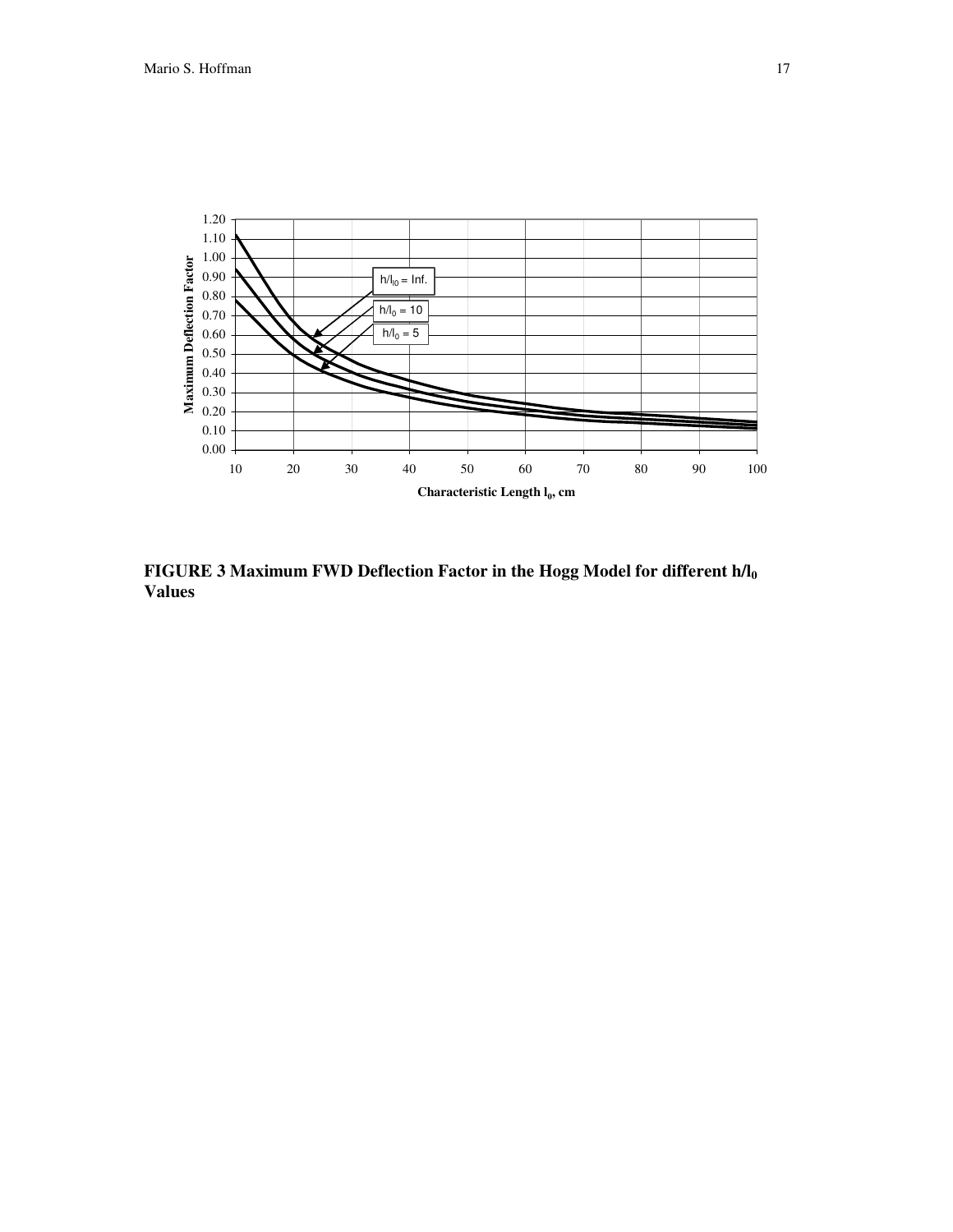

**FIGURE 4 ESG MODULUS vs. ESG YONAPAVE**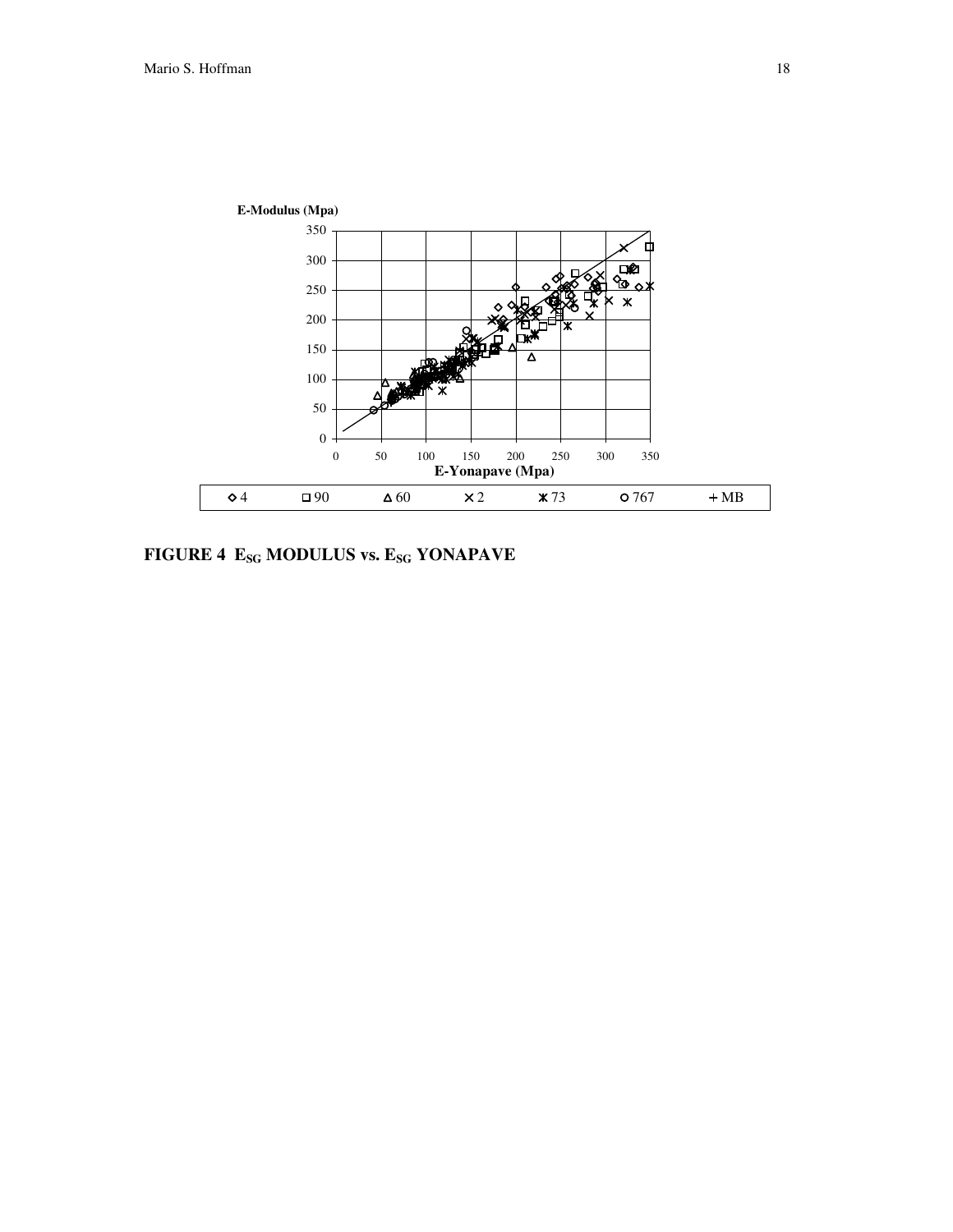

**FIGURE 5 Variation of the Effective SN with the AC Temperature**